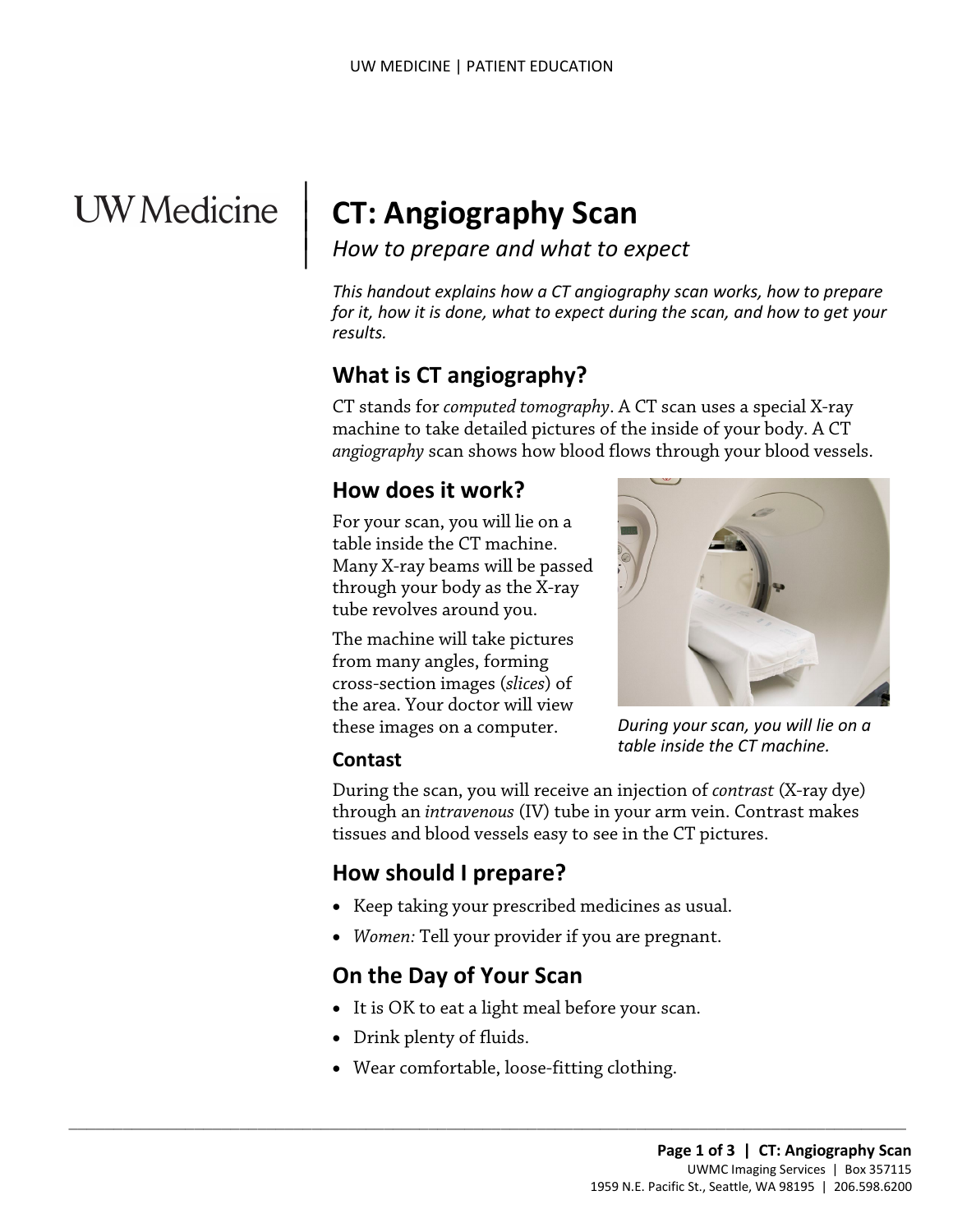

*A CT image of blood vessels* 

#### **Before the Scan Begins**

- *Women:* If there is any chance you may be pregnant, tell the CT technologist **before** the scan begins.
- Some items can affect the CT images. We may ask you to remove:
	- Any clothing with zippers or snaps
	- Hairpins, jewelry, glasses, hearing aids, and removable dental work
- We will place the IV tube into your arm vein. This will be done before you enter the scanning room.
- The CT technologist will ask you if you:
	- Are allergic to any medicines or iodine. Many types of contrast contain iodine. If you have ever had an allergic reaction to contrast, we will ask you to take medicine to prevent a reaction to the contrast before your scan.
- For contain iodine. If you have ever had an allergic reaction to<br>contrast, we will ask you to take medicine to prevent a react<br>to the contrast before your scan.<br>Have asthma, diabetes, a heart problem, *multiple myeloma*, c – Have asthma, diabetes, a heart problem, *multiple myeloma*, or kidney disease. These conditions may increase your risk of having a reaction to the contrast. For example, kidney disease makes it harder for your body to remove the contrast from your bloodstream.

## **Can a family member or friend stay with me during the scan?**

CT scans use X-rays. Because of this, you may not have a family member or friend in the CT room during the scan.

## **How is the scan done?**

 $\_$  ,  $\_$  ,  $\_$  ,  $\_$  ,  $\_$  ,  $\_$  ,  $\_$  ,  $\_$  ,  $\_$  ,  $\_$  ,  $\_$  ,  $\_$  ,  $\_$  ,  $\_$  ,  $\_$  ,  $\_$  ,  $\_$  ,  $\_$  ,  $\_$  ,  $\_$  ,  $\_$  ,  $\_$  ,  $\_$  ,  $\_$  ,  $\_$  ,  $\_$  ,  $\_$  ,  $\_$  ,  $\_$  ,  $\_$  ,  $\_$  ,  $\_$  ,  $\_$  ,  $\_$  ,  $\_$  ,  $\_$  ,  $\_$  ,

- We will ask you to lie down on a narrow table. The table will be moved inside the CT machine.
- Your IV will be connected to a machine that will inject contrast at the right time.
- The technologist will then leave the room. You will be alone during the scan, but the technologist can see and hear you, and can speak to you at any time through an intercom.
- You must lie still while the table moves into the center of the scanner. You must also hold still when the scans are being done. Holding still during the scan results in the best images.
- First, a test picture will be taken to make sure you are in the best position for the scan. You will receive a small dose of contrast to see how long it takes for the contrast to reach the target area.